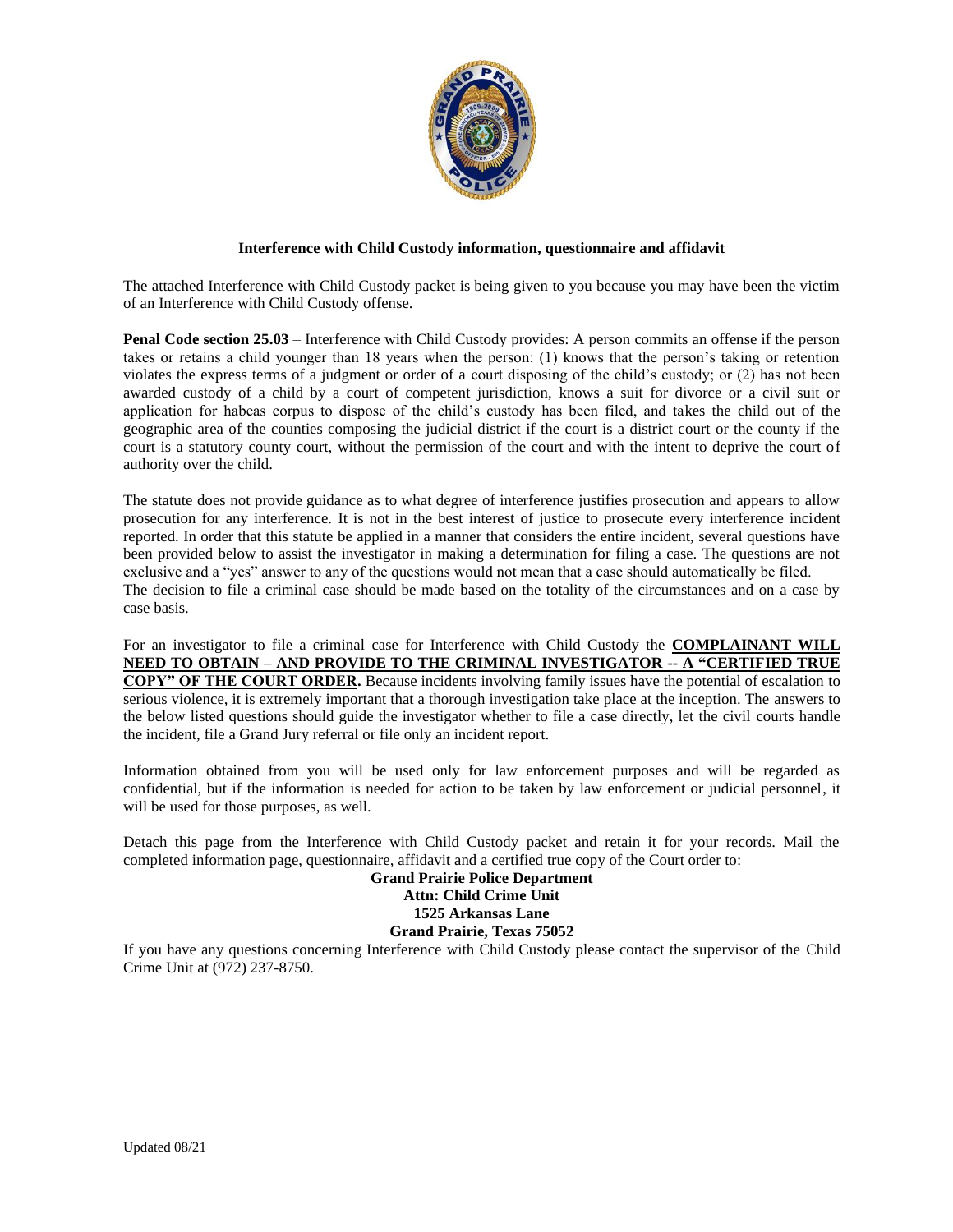

# **Interference with Child Custody complainant information I hereby declare under penalty of perjury the following facts:**

|                                    | (First)                       | (Middle)     | (Last)                                                                                  | (Jr., Sr., III)                 |
|------------------------------------|-------------------------------|--------------|-----------------------------------------------------------------------------------------|---------------------------------|
|                                    |                               |              | (If different from above) When the events described in this affidavit took place, I was |                                 |
|                                    |                               |              |                                                                                         |                                 |
|                                    | (First)                       | (Middle)     | (Last)                                                                                  | (Jr., Sr., III)                 |
|                                    |                               |              |                                                                                         |                                 |
|                                    | (day/month/year)              |              |                                                                                         |                                 |
|                                    |                               |              |                                                                                         |                                 |
|                                    |                               |              | My driver's license/State identification number is _____________________________        |                                 |
|                                    |                               |              |                                                                                         |                                 |
|                                    |                               |              |                                                                                         |                                 |
|                                    |                               |              |                                                                                         |                                 |
|                                    |                               | (month/year) |                                                                                         |                                 |
|                                    |                               |              | (If different from above) When the events described in this affidavit took place, my    |                                 |
|                                    |                               |              |                                                                                         |                                 |
|                                    |                               |              |                                                                                         |                                 |
|                                    |                               |              |                                                                                         |                                 |
|                                    |                               |              |                                                                                         |                                 |
|                                    |                               |              |                                                                                         |                                 |
| The Other Parent's Information is: |                               |              |                                                                                         |                                 |
| Full name:                         |                               |              |                                                                                         |                                 |
|                                    | (First)                       | (Middle)     | (Last)                                                                                  | (Jr., Sr., III)                 |
|                                    |                               |              |                                                                                         |                                 |
|                                    | $\overline{(day/month/year)}$ |              |                                                                                         |                                 |
|                                    |                               |              | in                                                                                      |                                 |
| $City_$                            |                               |              |                                                                                         | the contract of the contract of |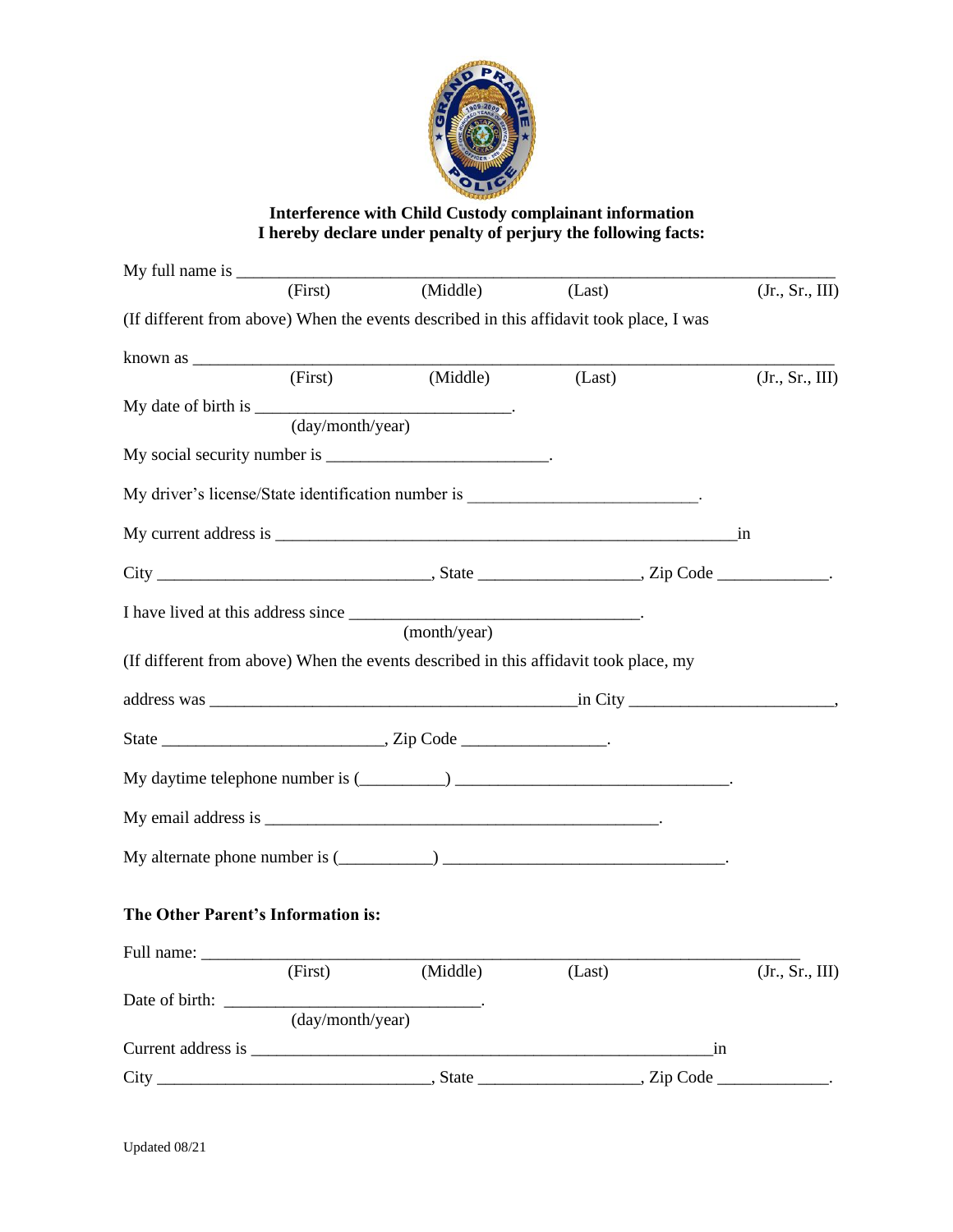

### **Interference with Child Custody questionnaire I hereby declare under penalty of perjury the following information about this case:**

# **THE ORDER OR JUDGMENT**

- A. Is there a valid order in place?
- B. Is the order an out of state or in state order?
- C. How old is the order? Is the order presented to police the most recent order?
- D. How was the defendant notified of the order or judgment? (circle one)
	- 1. Appeared in court
	- 2. Default
	- 3. Represented by attorney only
- E. Has the defendant been abiding by the judgment or order?
- F. What are the express terms in the judgment regarding custody?
- G. Have the parties been following the express terms in the judgment of has there been a voluntary deviation from the express terms?
- H. Does the order or judgment contain the language "unless the parties agree?" ("yes" or "no" answer)
- I. Are there conflicting orders in place?

#### J. Are there any pending motions on file? **HISTORY**

Has there been a history of interference? YES or NO (circle one)

Updated 08/21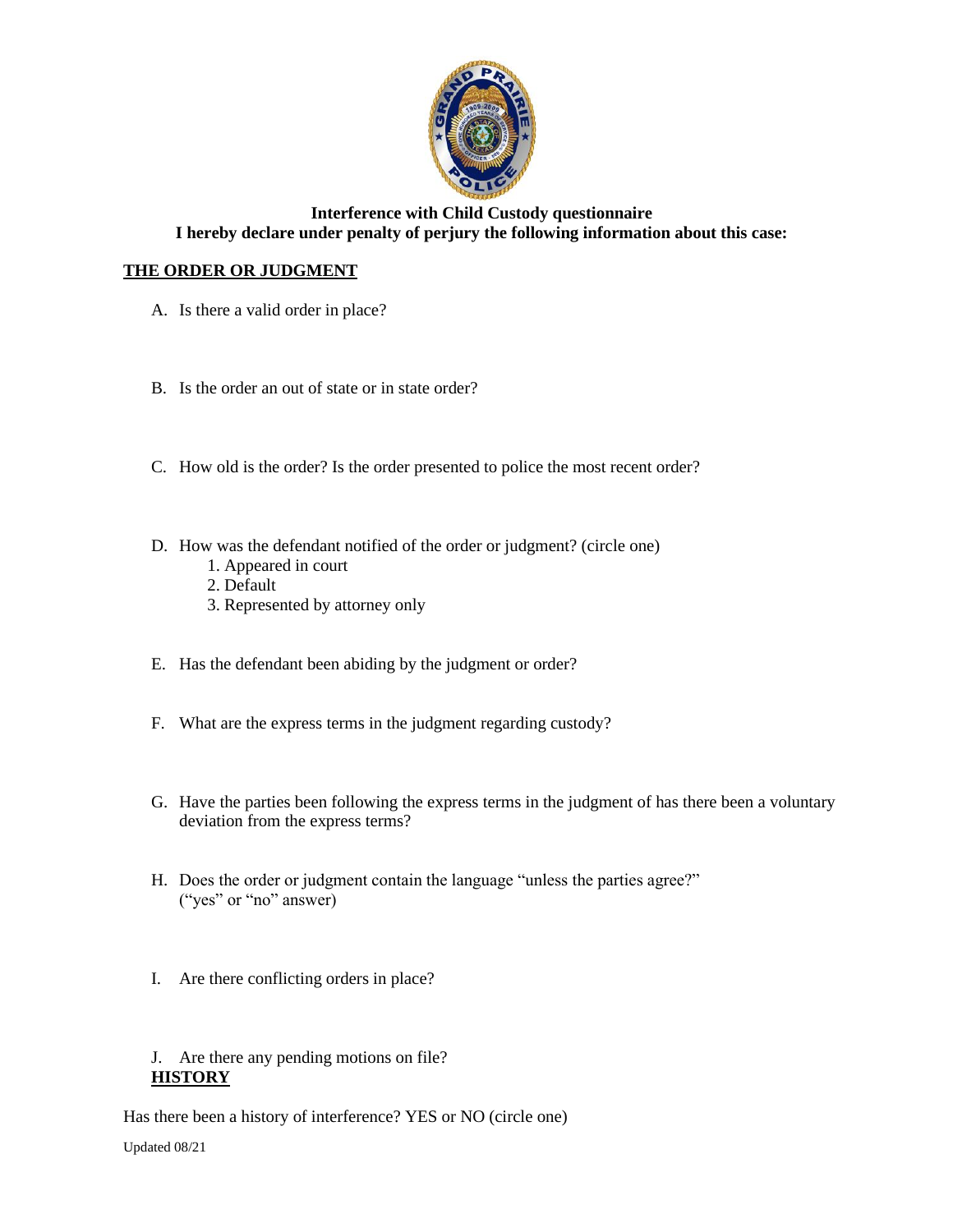

- 1. Were the incidents reported to the police?
- 2. Did patrol make a report?
- 3. How was the issue resolved?
- 4. How many times has an incident occurred?

#### **THE "INTERFERENCE"**

What was the magnitude of the interference?

- 1. Was the child returned at all?
- 2. How was the child returned?
- 3. Was the child minutes, hours or days late?
- 4. Did the defendant communicate the reason for failing to return the child? If so, when?
- 5. What appears to be the motivation of the interference? (circle all that apply) a. anger
	- b. spite
	- c. circumstances beyond defendant's control
	- d. poor judgment
- 6. How did the child get into the defendant's custody? Was it by the terms of the judgment or by deceptive means?
- 7. Was a third party involved?
- 8. Are both parties deviating from the orders?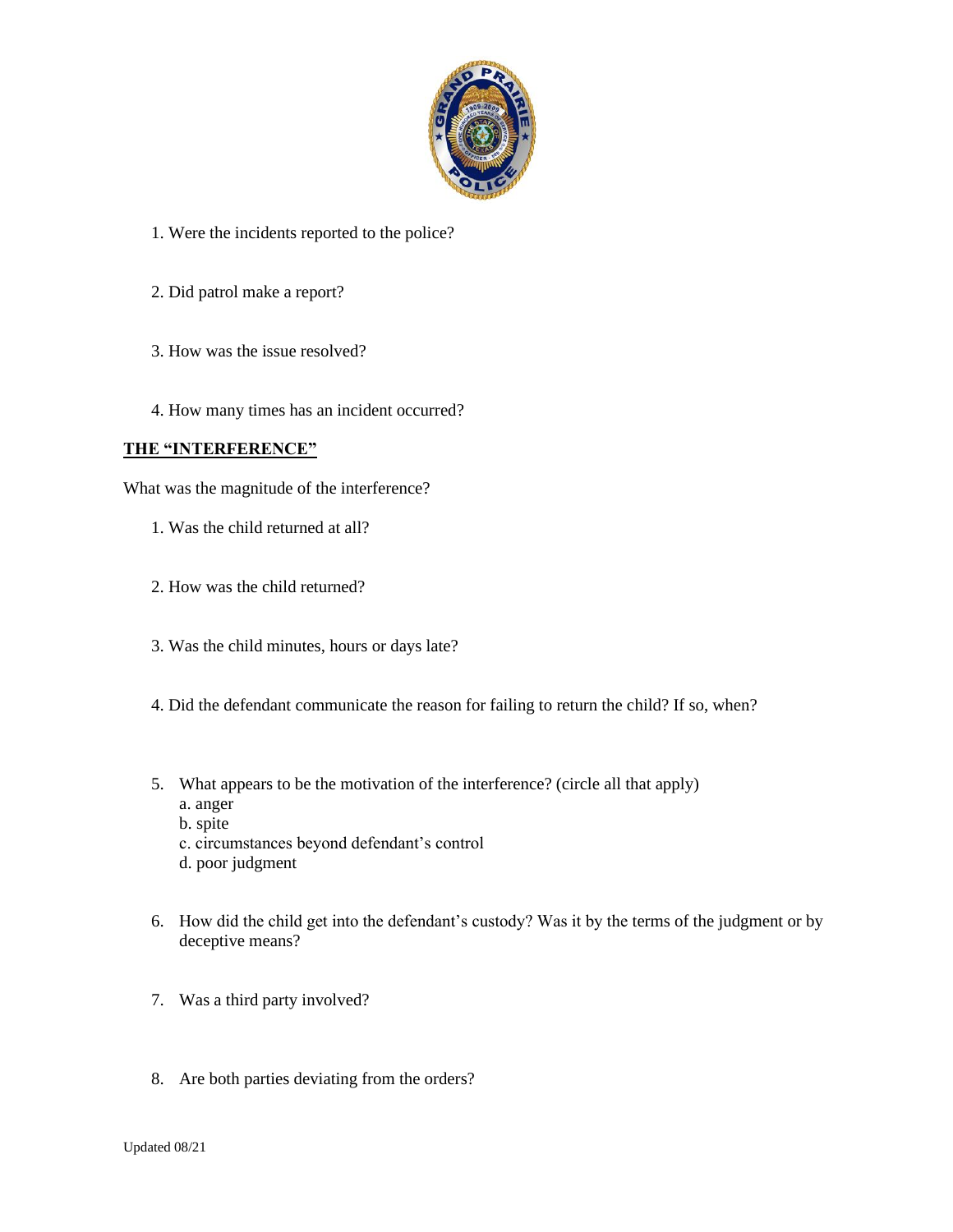

- 9. Has there ever been basic compliance with the order or judgment?
- 10. Did the child want to go with the defendant? Did the child ask to go with the defendant or not to be returned to the complainant?
- 11. What do the complainant and defendant say is the reason for the interference?
- 12. How frequently does defendant deviate from the terms?
- 13. Is there evidence the defendant has moved with the child to a location outside of Dallas/Tarrant County?
- 14. Is there evidence indicating that the defendant is preparing or planning to move with the child?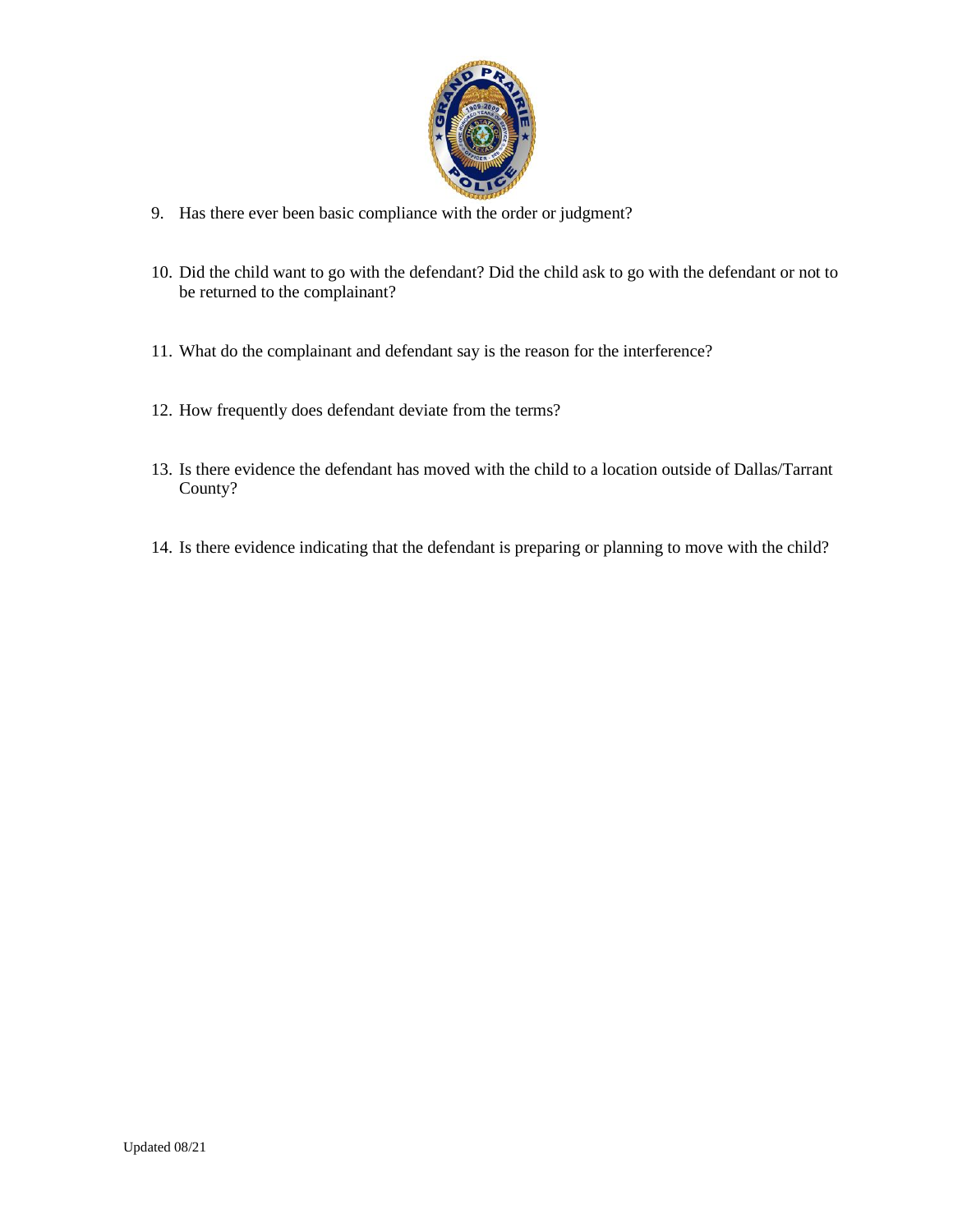

Name \_\_\_\_\_\_\_\_\_\_\_\_\_\_\_\_\_\_\_\_\_\_\_\_\_\_\_\_\_\_\_\_\_\_\_ Service Number \_\_\_\_\_\_\_\_\_\_\_\_\_\_\_\_\_\_\_\_\_\_\_\_\_\_\_

### **Personal Statement of Fact**

**I hereby declare under penalty of perjury the following facts about this case:**